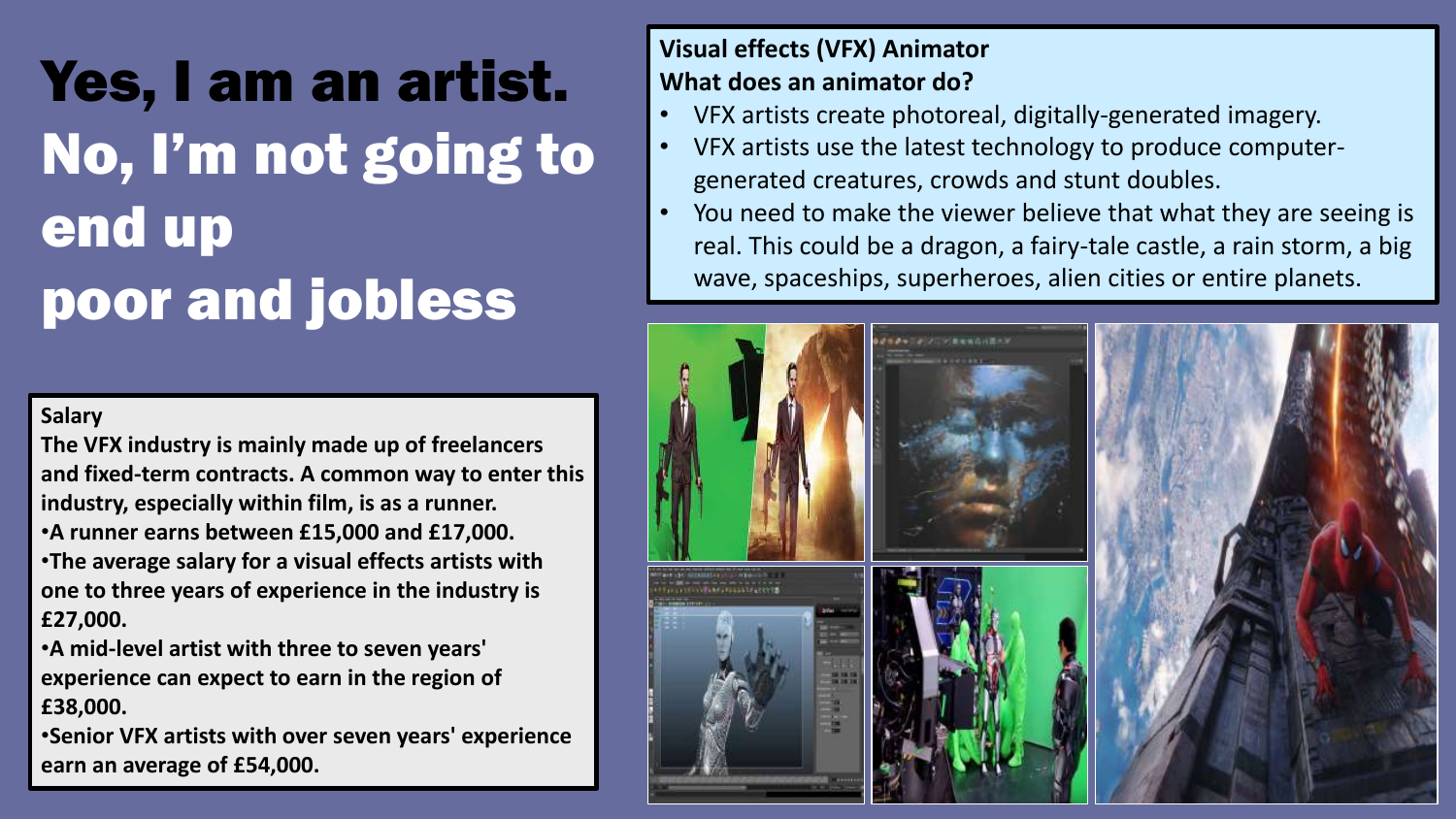

#### **Salary**

Pay for a Costume Designer can vary depending on their level of experience: Starting/Trainee: £13k Experienced: £18k - £28k Highly experienced: £35k

#### **Costume Designer**

A Costume Designer is the person responsible for designing the costumes for a production, making sure they match the time period, style and Director's vision for the piece, as well as being practical for the Performer.

#### **What are the main responsibilities of a Costume Designer?**  Reading the full script, marking and making notes on areas that will affect costume

Research the time period and setting of the play Researching fashion in certain time periods and places Design the costume for each character Liaise with the Director on the overall vision of the play Costume is at the core of a film or TV drama. As well as contributing to the look, it helps actors feel emotionally connected to the character they are playing through wearing the character's clothes. Costume designers design, create and hire the costumes for the cast. They research, sketch and draw mood boards of characters and clothes to communicate the style.

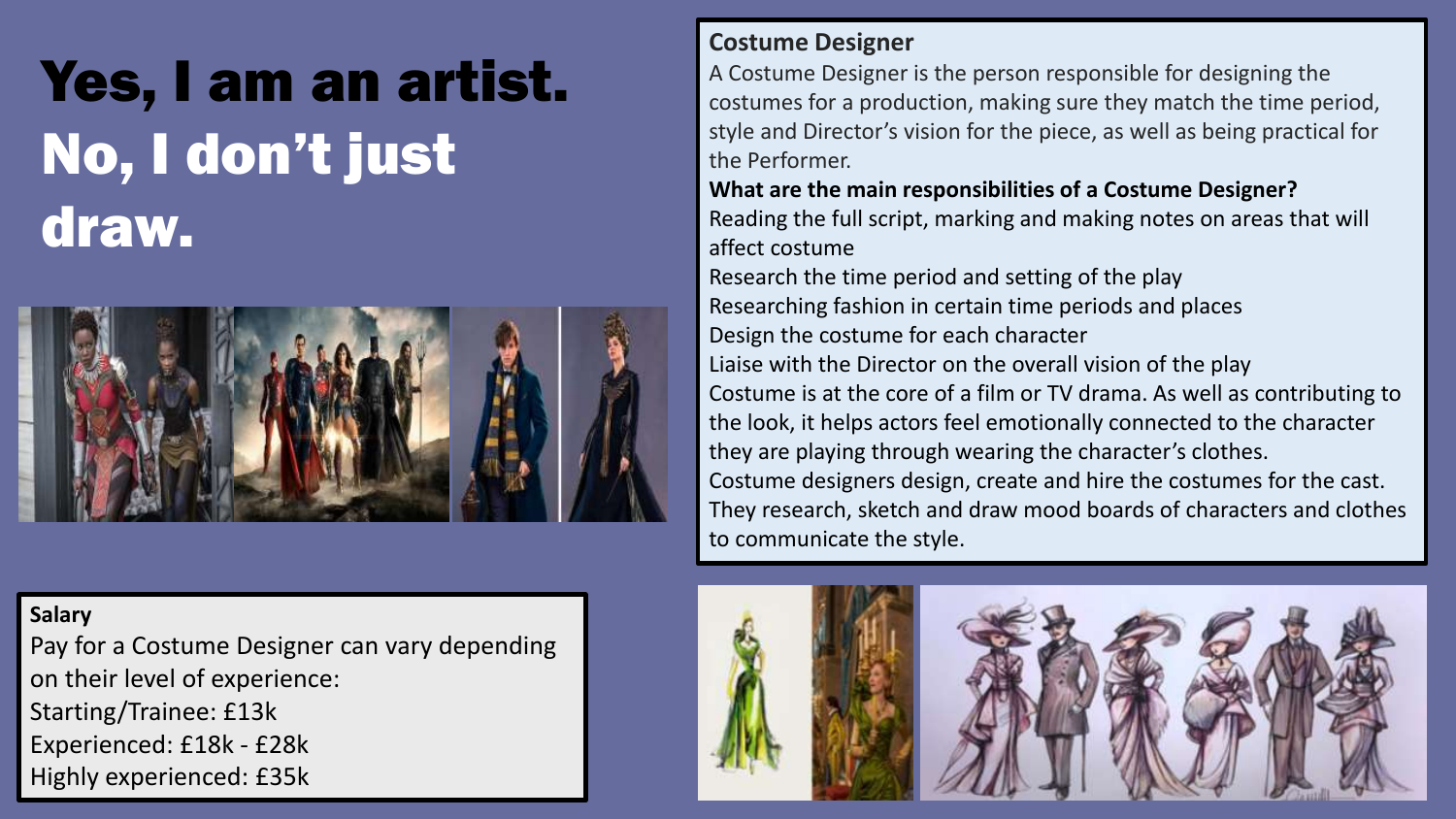Concept artists come up with ideas for the look of the film or animation. They draw the very first sketches. Their artwork is then used as a reference points.

#### **What's a concept artist good at?**

•Drawing: have a very high level of skill at drawing, painting, or using computer software to create artwork, produce varied work, develop your own style •Creativity: produce innovative work, in the form of storyboards, graphic designs and paintings, that spark the director's imagination

•Communication: be able to take direction and use constructive feedback to make changes to your work

•Knowledge of animation: have a strong and wide-ranging interest in animation and live-action film and TV, understand the medium for which you are producing artwork and the way in which your work will be used

•Freelancing: find work opportunities for yourself and manage your finances, be selfmotivated and work efficiently to deadlines



Starting salaries for entry level or junior concept artist positions are between £17,000 and £20,000. Experienced concept artists can earn between £24,000 and £30,000. For concept artists with 10

years' experience or more, earnings are usually £37,000 and above.

Freelance rates for concept artists are around £14 per hour on average.

Yes. am a n artist. No, I'm not going to end up poor and jobless

Film Concept Artist - Dean Sherriff

For many Art students, the notion of creating beautiful, imaginary worlds is the dream career. Dean Sherriff does this for a living, as a concept artist for Universal Pictures. He has produced concept designs for popular films such as After Earth, X-Men Origins: Wolverine, Day the Earth Stood Still and Night at the Museum. Dean trained at Ontario College of Art and Design in Canada, gaining an Honours in Illustration.



G

œ

m

 $\bullet$ 

 $\sim$ 

 $\bullet$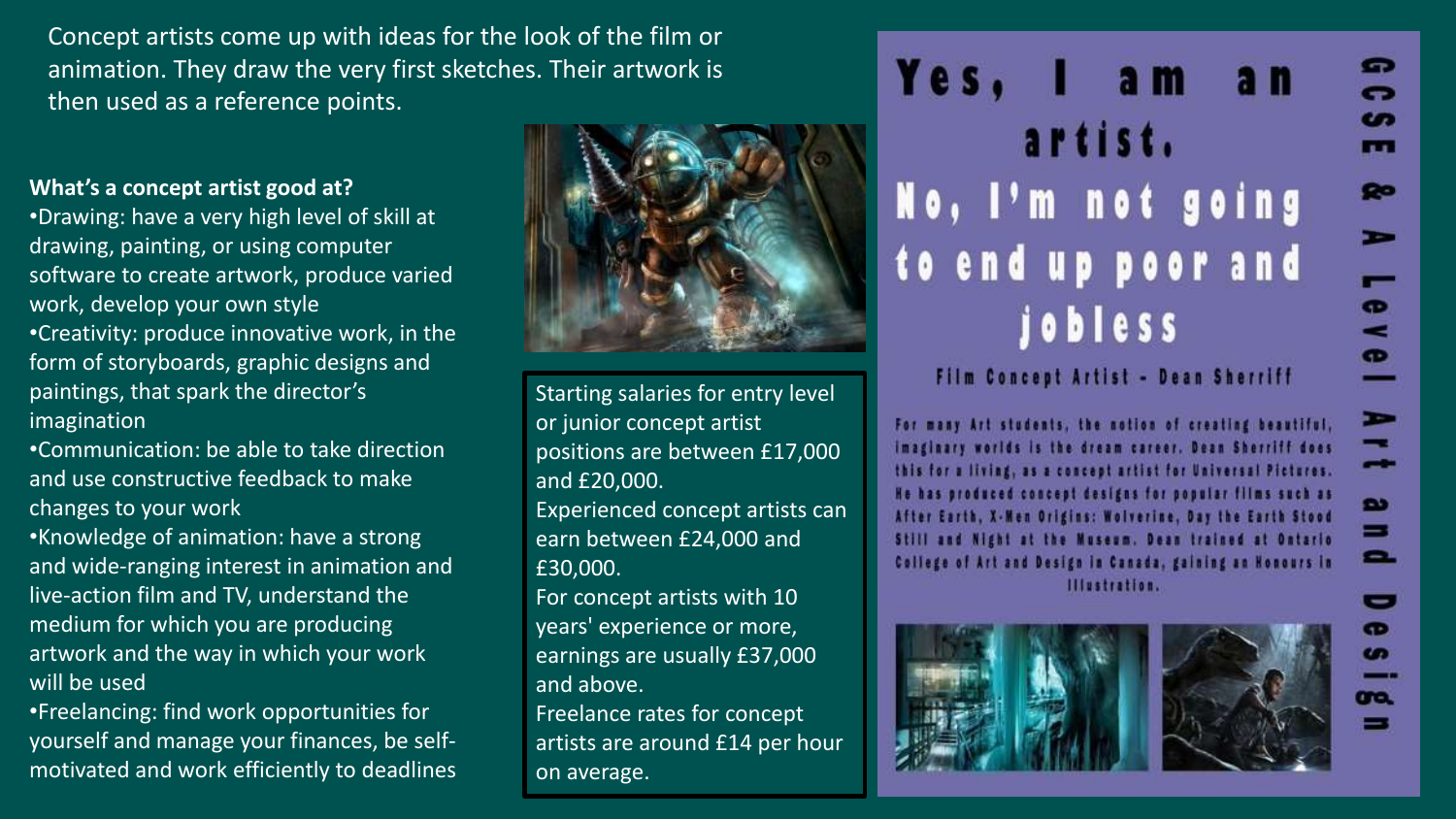# Yes, I am an artist. No, I'm not going to end up poor and jobless

#### **Salary**

A head make-up artist can earn £170 to £320 a day of editorial work. A junior make-up art artist can earn £45 to £150 a day. For fashion shows, lead make-up artists can earn £450 a day.On major feature films, with budgets over £30million, a trainee make-up artist can earn £140 a day, while the senior make-up artist with several years' experience, will earn £390.



#### **Make-Up Artist**

A Make-Up Artist ensures that Performers have suitable make-up and sometimes hairstyles for appearing in front of an audience for a production. Make-Up Artists can work in film, live music, photo shoots, television and theatre. Their work involves creating images and characters through make-up, hairstyles and prosthetics according to a brief.

#### **What are the main responsibilities of a Make-Up Artist?**

- Communicating with clients to clarify visual requirements
- Reading scripts to ensure they find the right materials and styles that may be required. E.g. a production set in a particular period such as Shakespearean
- Research where required
- Creating sketches designed for hairstyles and make-up
- Liaising with other members of the team to ensure all are focusing on the correct thing and aiming towards the same outcome
- Ensuring that appropriate action is taken to reduce the risk of side effects from using special effects makeup/hairdressing techniques
- Casting facial and body moulds and sculpting latex foam, these are called prosthetics
- Fitting and maintaining wigs, hairpieces and prosthetics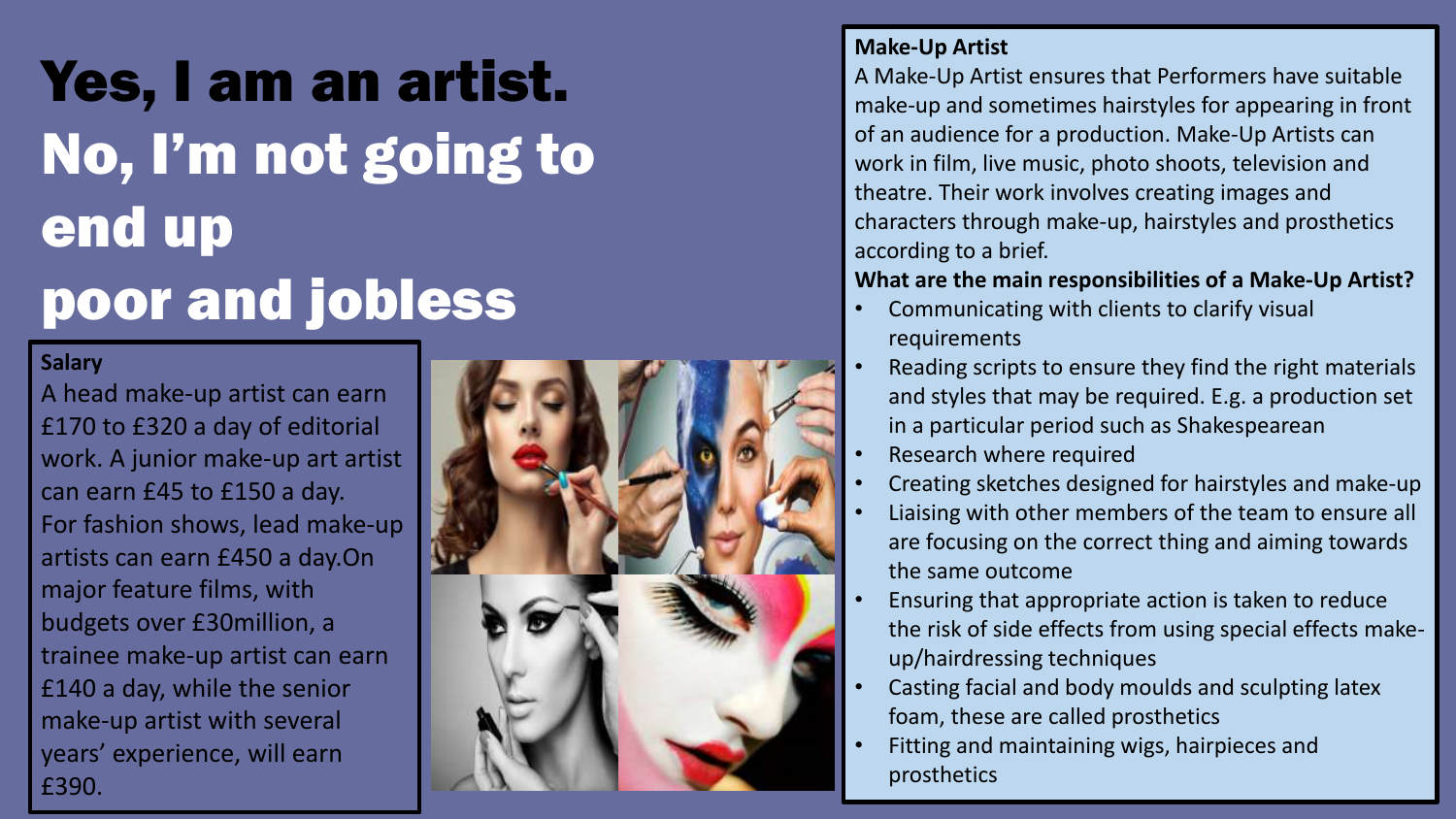

### **Digital Designer**

Similar to graphic designers, digital designers use creativity and problem solving to design visuals for an electronic/technologybased environment. This ranges from websites to special effects for film.

### **What's a digital designer good at?**

Digital designers:

- are good with technology
- are creative and have an eye for colours, shapes and fonts
- can find solutions to problems
- have a good imagination and
- have an interest in the world around them

The purpose of a **Digital Designer** is to create digital assets for multimedia and graphics projects, including websites, mobile apps, advertising, animation, emails, social media, video games, and interactive displays. Some Digital Designers work exclusively on digital projects; some also design print collateral.

**Salary**

**The average salary for a digital designer is £34,941 per year in United Kingdom.**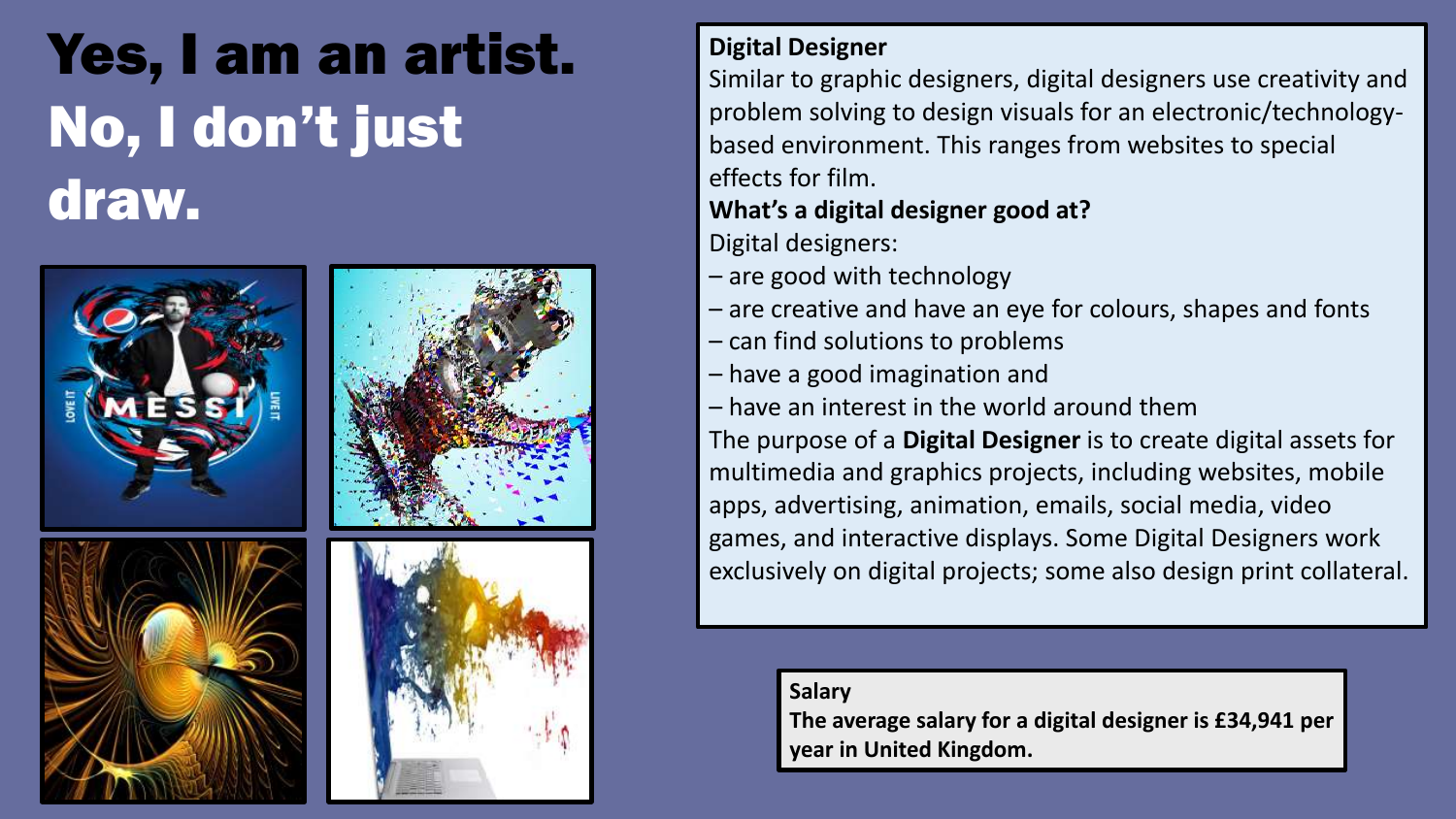# Yes, I am an artist. No, I'm not going to end up poor and jobless

#### **Salary**

#### **How much does a Audio Programmer make?**

The national average salary for a Audio Programmer is £45,753 in United Kingdom. Audio Programmers work in the digital games industry. They are responsible for the processing, storage and playback of sound effects and music in the game. They write the software tools and utilities to support the sound and music. ... They will often work both for the game team directly and the software department.

#### **Audio programmer**

**Also known as:** Audio developer, Audio engineer, Audio tools programmer

#### **What does an audio programmer do?**

Audio programmers write the code that makes games sound awesome. The sound of a game, both the sound effects and music, are integral to the gameplay experience. Audio programmers write the script that determines functions like volume and makes it possible for effects like gunshot or footsteps to be triggered by the player's actions.

They are also responsible for developing the software which integrates the audio files into the game. Having designed and created new audio tools, they support programmers and designers in using them. They are also responsible for testing and debugging the audio code.

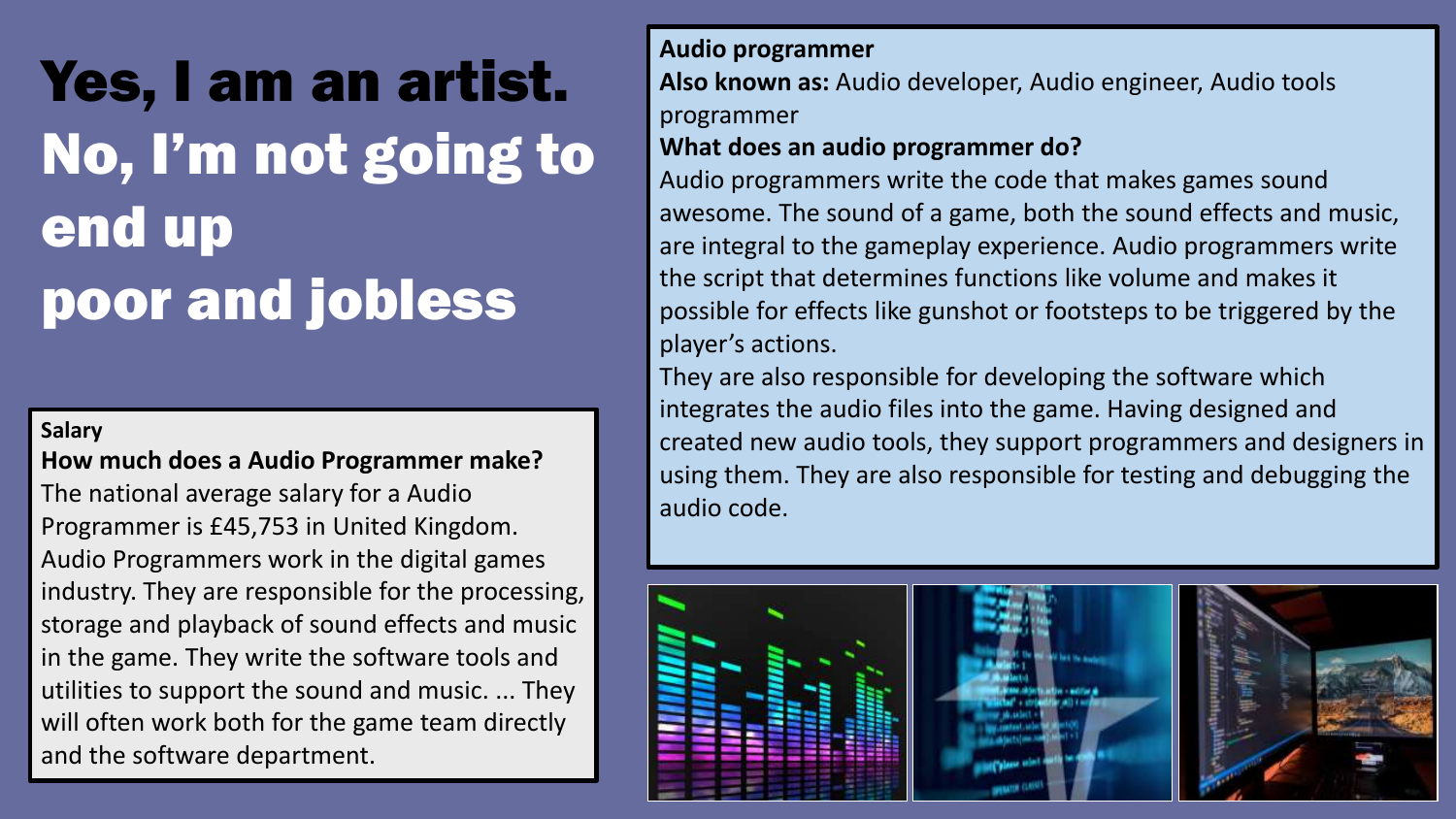### Shigeru Miyamoto

Bringing character to gaming.

Arguably the most respected game designer in the world to this day, Shigeru Miyamoto is the creative brain behind some of Nintendo's biggest hits. He is the Inventor of franchises such as Super Mario, Donkey Kong, Star Fox, and The Legend of Zelda, and was also a key proponent in the success of the Nintendo Wii. One of the most important and famous people in the history of game design a young Shigeru loved to draw.







=

Gameplay designers are responsible for the central part of the game experience – how it plays. They design the mechanics of the game - how high a character can jump, how long it takes to accelerate to maximum speed or when you can gain points. They plan and define the game's structure, its rules, characters, objects, props and vehicles and think about different modes of play, like story mode or multi-player.



•Salaries for entry-level positions, such as a junior/intern, typically range from £17,000 to £18,000. Salaries for quality assurance (QA) tester roles, another common way into games design, are approximately £18,000 to £22,000. •Level designers can expect to earn in the region of £20,000 to £35,000.

•The average salary for a game designer is £30,000, although you can earn up to £45,000. As a senior game designer you could earn up to £65,000.

**Gameplay** programmers write the code for the interactions that make a game fun to play. While lead designers decide on the combat, gameplay programmers make it happen.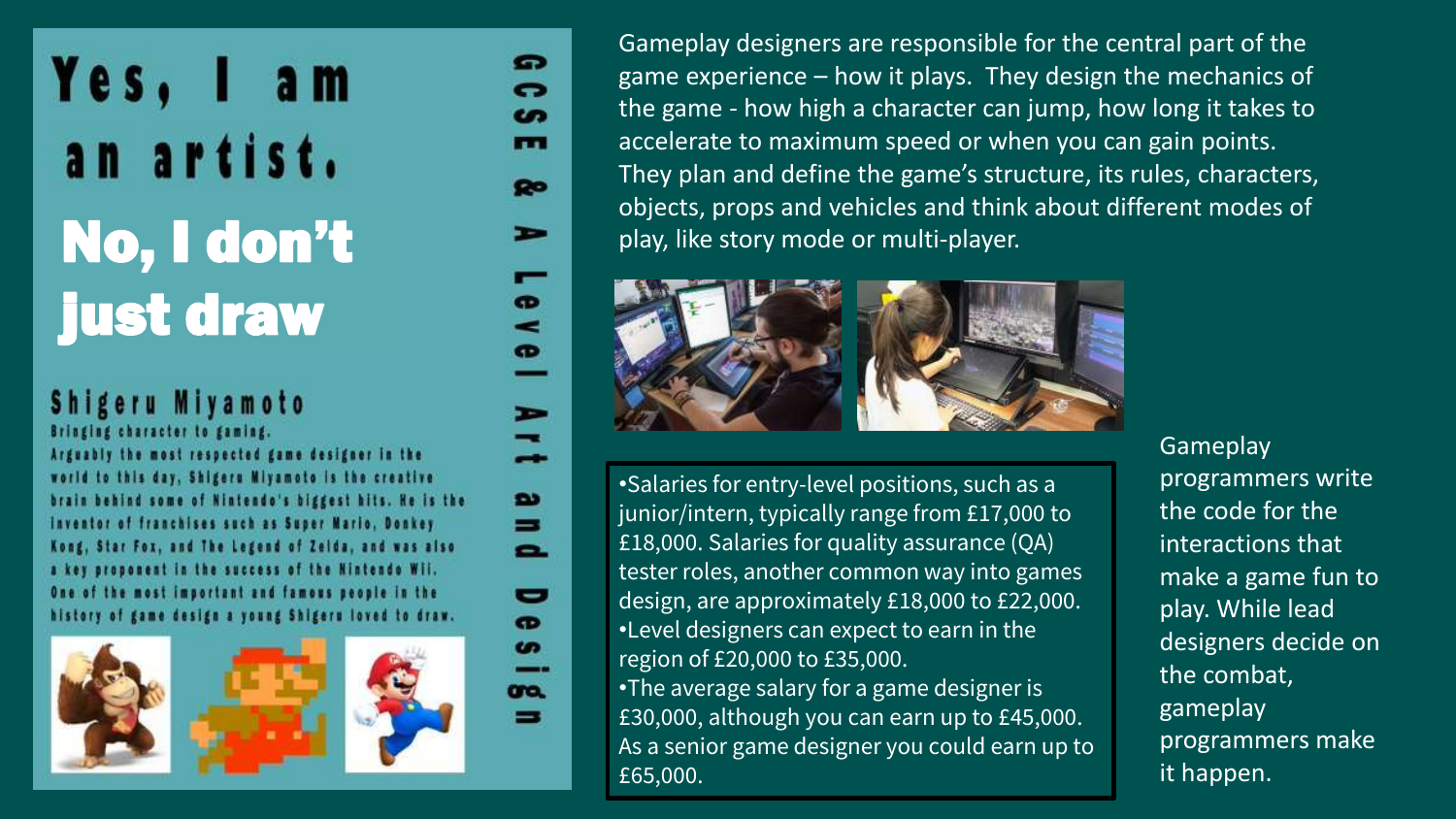

### **Picture framer**

Picture framers mount items like photographs, paintings and other artwork for display.

Professional picture framers create custom picture frames to preserve people's treasures. They work with sentimental photographs, valuable artwork, high quality images, hard earned medallions, autographed sports jerseys, time tested needlework's, priceless paintings, respected diplomas, and other keepsakes.

Many things must be considered in picture framing. First, a particular type and style of frame must be chosen. The frame is often complemented with a mat to enhance the border. Then protective glass or plexiglass must be chosen that can prevent glare and other damage. It's up to the picture framer to help guide the customer through the decision making process.

#### **Salary**

Starting **salaries** for **picture framers** in the **UK** can vary greatly, but a trainee starts on around £15,000 a year. Experienced **framers** may expect to earn in the range of £18,000 to £22,000 a year. Specialist **framers** may earn up to £28,000 a year.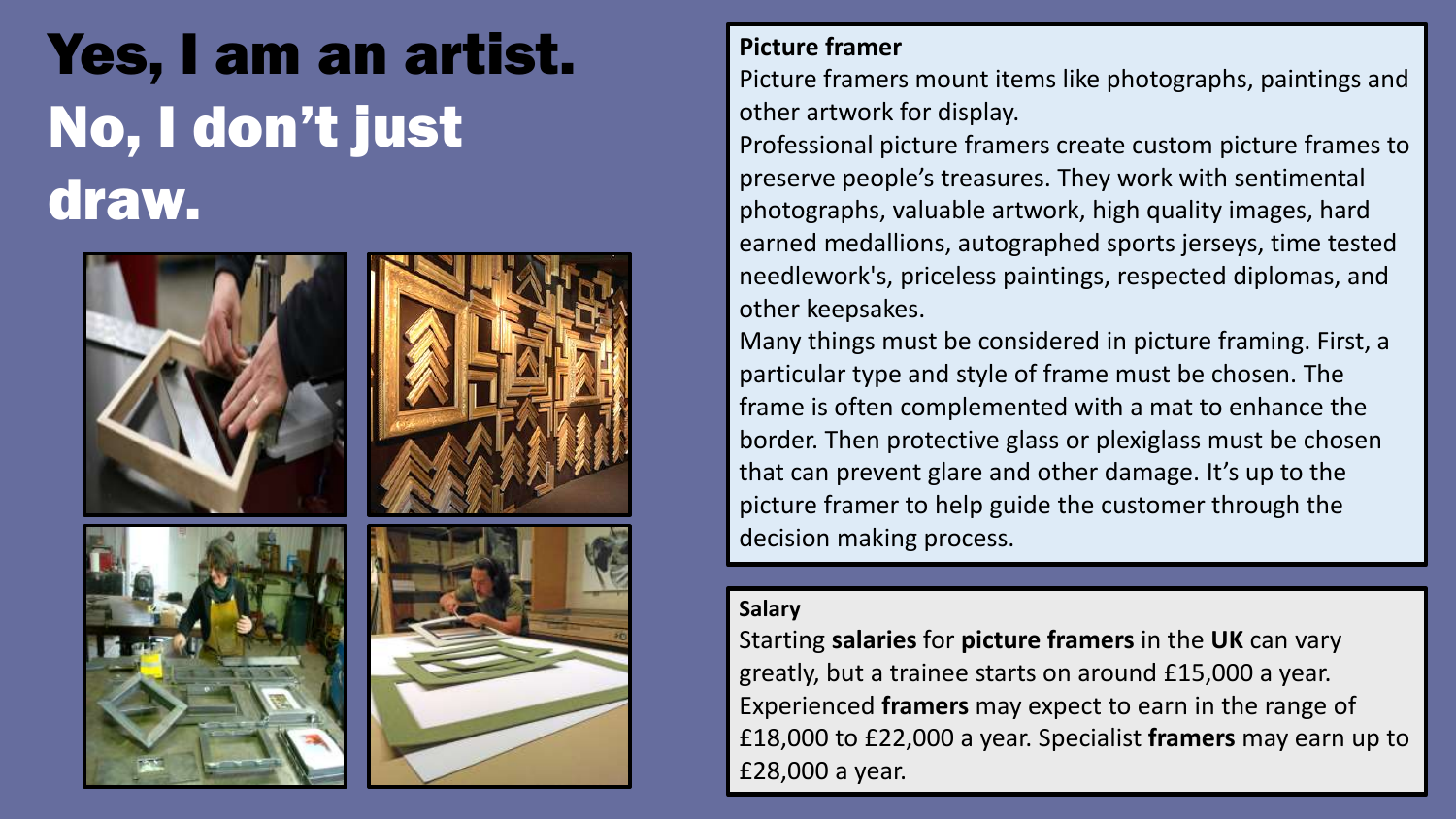### **Fashion Designer**

A Fashion Designer works on the design of clothing or accessories. They need to keep up to-date with emerging fashion trends but usually specialise in one area.

### **What would you do?**

Tasks depend on the market the fashion designer is producing for, but core responsibilities include studies of seasonal trends such as styles, colours and textures and design of new garments or accessories. They record their designs using computer aided design programs or hand sketching. They liaise closely with sales, buying and production teams to analyse designs and making amends if necessary. They may also negotiate with customers and suppliers and oversee production. The role is very competitive and demanding. A Fashion Designer Day to day tasks include: Identifying new trends Developing new designs Reviewing, evaluation and approval of samples Producing specifications Identifying suitable materials and accessories

# Yes, I am an artist. No, I'm not going to end up poor and jobless



#### **Salary**

- **A Fashion Designers starting salary on average is £14,00 to £18,000 per year**
- **Experienced Fashion designer salary on average is £25,000 to £35,000 per year**
- **Senior Fashion Designers salary on average is £45,000 to £50,000 per year**

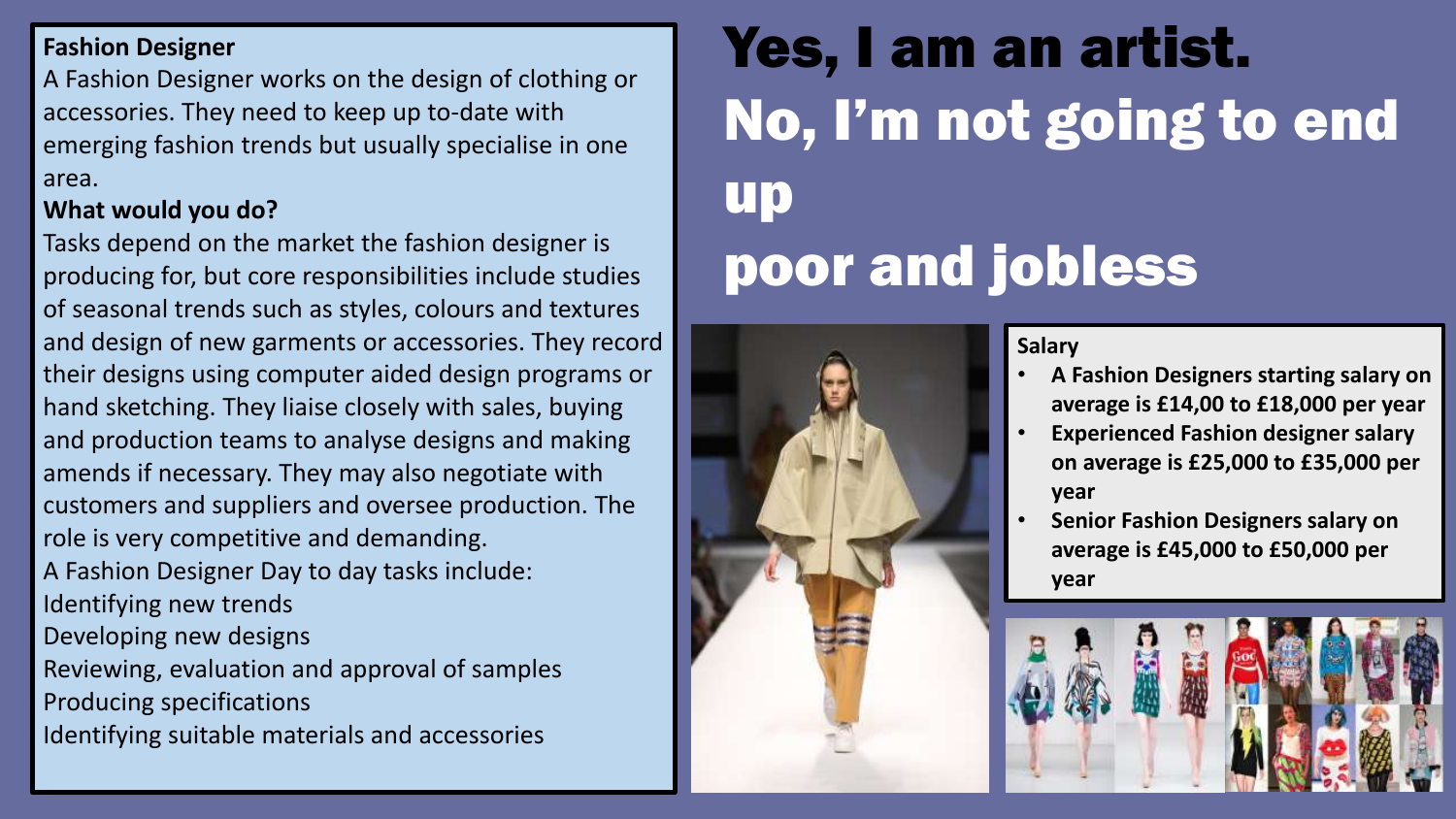### Yes, I am an artist. No, I just don't draw.



#### **Salary**

**The average footwear designer salary in the United Kingdom is £31,500 per year or £16.15 per hour. Entry level positions start at £25,000 per year while most experienced workers make up to £69,765 per year.** 

### **Footwear designer**

Alternative titles for this job include

Footwear designers create new designs and sample patterns for men's, women's and children's footwear.

Footwear designers come up with creative and practical designs for shoes and other footwear. The footwear market ranges from catwalk and High Street fashion shoes, to sports footwear such as football boots and training shoes. **The work may involve:**

working with other designers on styles and trends making rough design drawings by hand or using a computer researching ideas at fashion shows and events making sample shoes to present their ideas conducting quality checks and overseeing production.



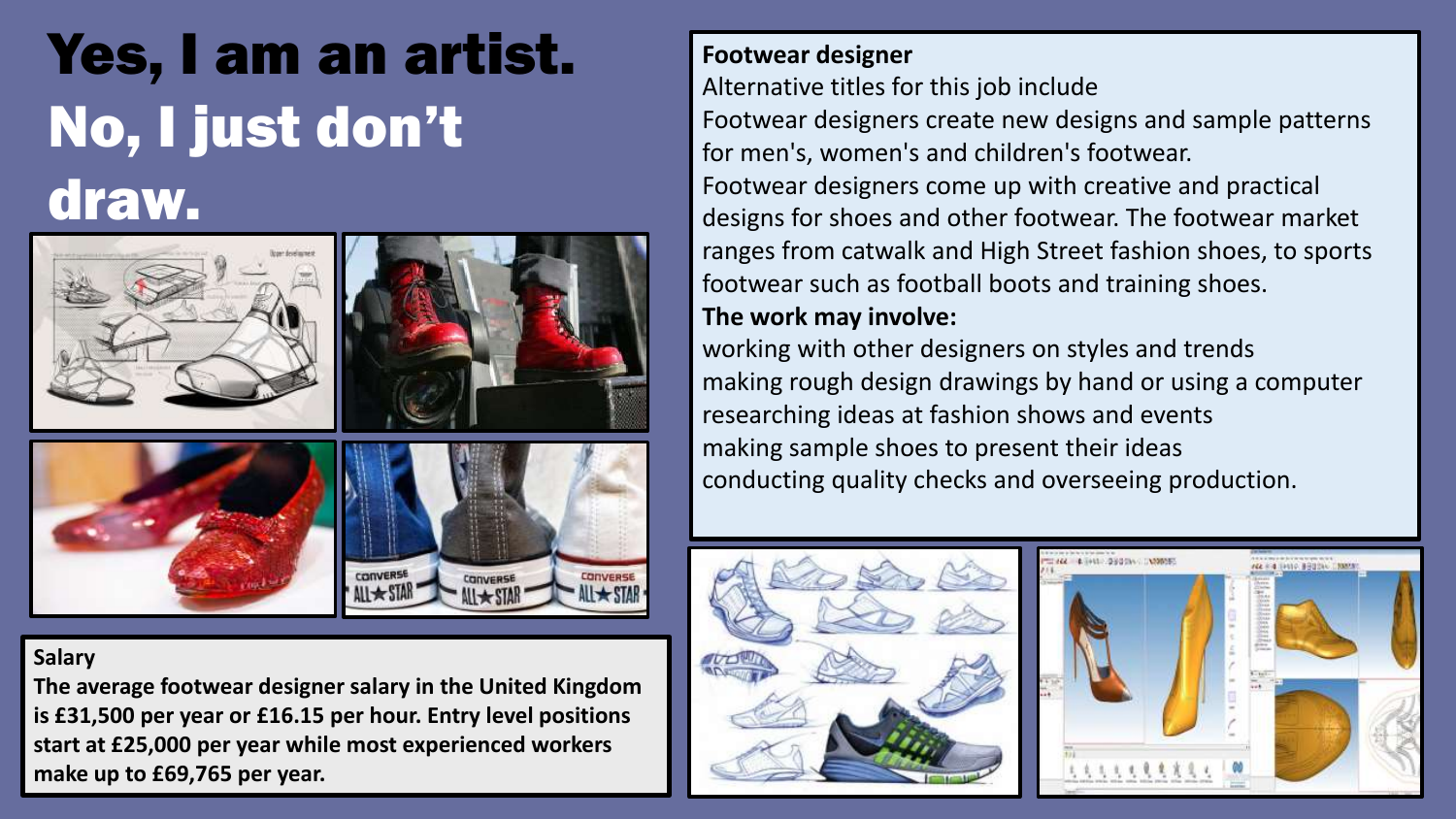

Graphic designers often:

– have a good eye for detail

– can find solutions to problems

– have an awareness of the world around them, and

– have a good imagination.

Graphic designers create images that communicate ideas or products to people, either by hand or with computer software. They can work on layout and production of anything from adverts for magazines through to business reports. You would work with text and image, selecting the best colours, fonts and detail to deliver the right message.

•Starting salaries for junior graphic designers are in the region of £15,000 to £19,000. Once you've gained some experience, salaries can rise to £27,000.

•At a middle level, you can expect to earn £25,000 to £35,000.

•Salaries for senior graphic designers or creative leads range from £35,000 to £55,000. A creative director can make £60,000+. •As a freelancer, you can earn between £200 and £400 a day with experience. You'll be able to charge more once you have an impressive track record and recommendations.

# Yes. an artist. No, I don't just draw

Magazine Art Director, Graphic Designer, Photographer -Adrienne Pitts

Adrienne Pitts discovered a passion for photography at age 16. Adrienne studied both Photography and Design in her senior high school years and, after a year-long student exchange in Chile, completed a Bachelor of Design from Massey University. achieving First Class Honours. Although majoring in photography, Adrienne ensured that all of her elective papers helped prepare her for a graphic design job, allowing her to get the best out of her four-year degree.

Adrienne is currently an award-winning Art Director for the Jamie Oliver magazine in London.







G

cm

m

 $\bullet$ 

 $\bullet$ 

 $\bullet$ 

 $\overline{\phantom{a}}$ 

**D** 

=

Ξ.

ᇹ

 $\bullet$  $\bullet$ 

ma.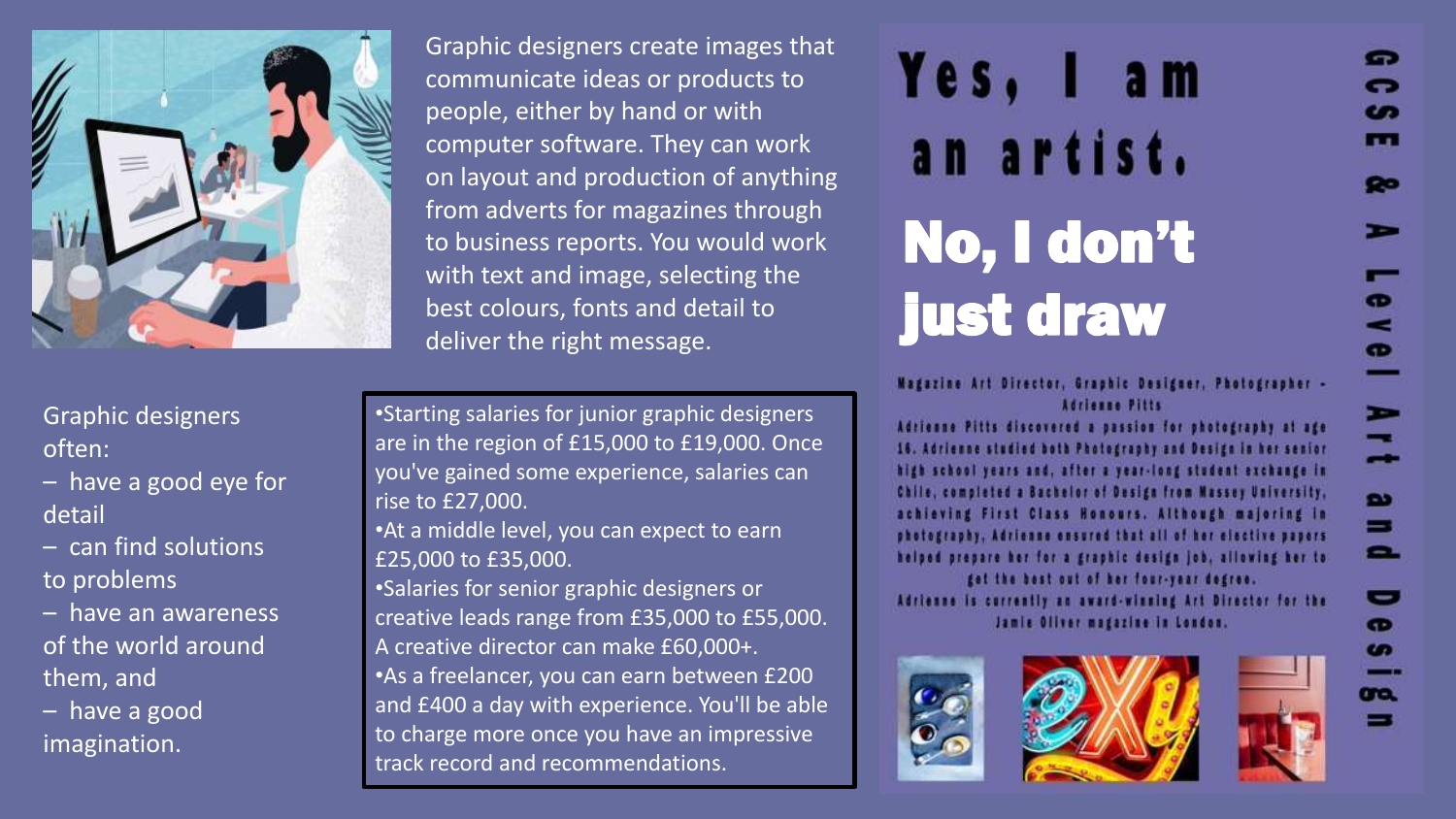### **Graphic designer What does a graphic designer do?**

Graphic designers create images that communicate ideas or products to people, either by hand or with computer software. They can work on layout and production of anything from adverts for magazines through to business reports. You would work with text and image, selecting the best colours, fonts and detail to deliver the right message.

### **What's a graphic designer good at?**

Graphic designers often:

- have a good eye for detail
- can find solutions to problems
- have an awareness of the world around them, and
- have a good imagination.

Graphic designers often have good analytical skills, an artistic ability, strong communications skills and be able to manage their time well.









# Yes, I am an artist. No, I'm not going to end up poor and jobless



#### **Salary**

Starting - £15,000 to £19,000. Once you've gained some experience, salaries can rise to £27,000.

At a middle level - £25,000 to £35,000. Senior graphic - £35,000 to £55,000. A creative director can make £60,000+. Freelancer - £200 and £400 a day with experience.

Salaries vary depending on the sector of employment, location and your experience and reputation. The best paid jobs are usually in London and other large cities. In-house design teams tend to offer higher salaries than design agencies.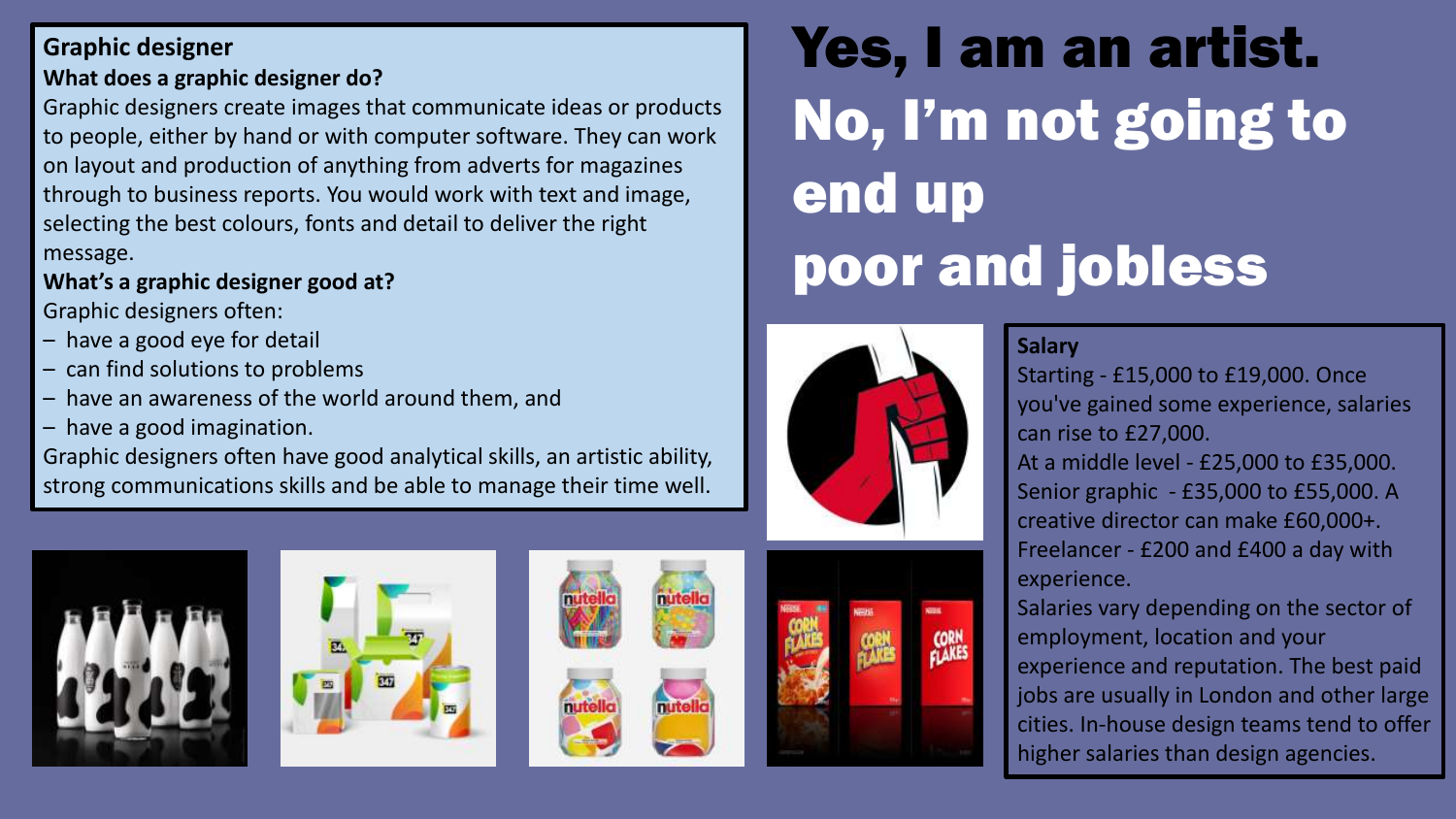

#### **Salary**

draw.

When starting out, you can expect to earn between £18,000 and £25,000.

With some experience, you can earn around £30,000. Furniture designers with several years' experience can earn £40,000 or more.

### **Furniture designer**

Furniture designers create designs for mass-produced furniture, furniture made in small batches and one-off pieces. Your work activities as a furniture designer will vary according to whether you are self-employed working alone or with one or two other craftspeople or employed by a manufacturing company, with a group of experienced furniture designers. You may need to:

- study, research and plan various styles of furniture design
- find ways to improve furniture items already manufactured
- stay informed about design trends and developments
- select suitable materials, which might include wood, metal, plastic and textiles
- use software packages such as AutoCAD, Inventor, SolidWorks and Photoshop
- prepare detailed final designs
- liaise with craftsmen or production department staff (such as production managers, marketing staff and design engineers) about the process of construction or manufacture
- evaluate issues such as pricing and fixing costs, fashion, purchasing, safety, materials and manufacturing methods and techniques
- use various tools to complete projects from raw materials to finished furniture items
- attend workshops, seminars and training on various types of manufacturing and furniture design.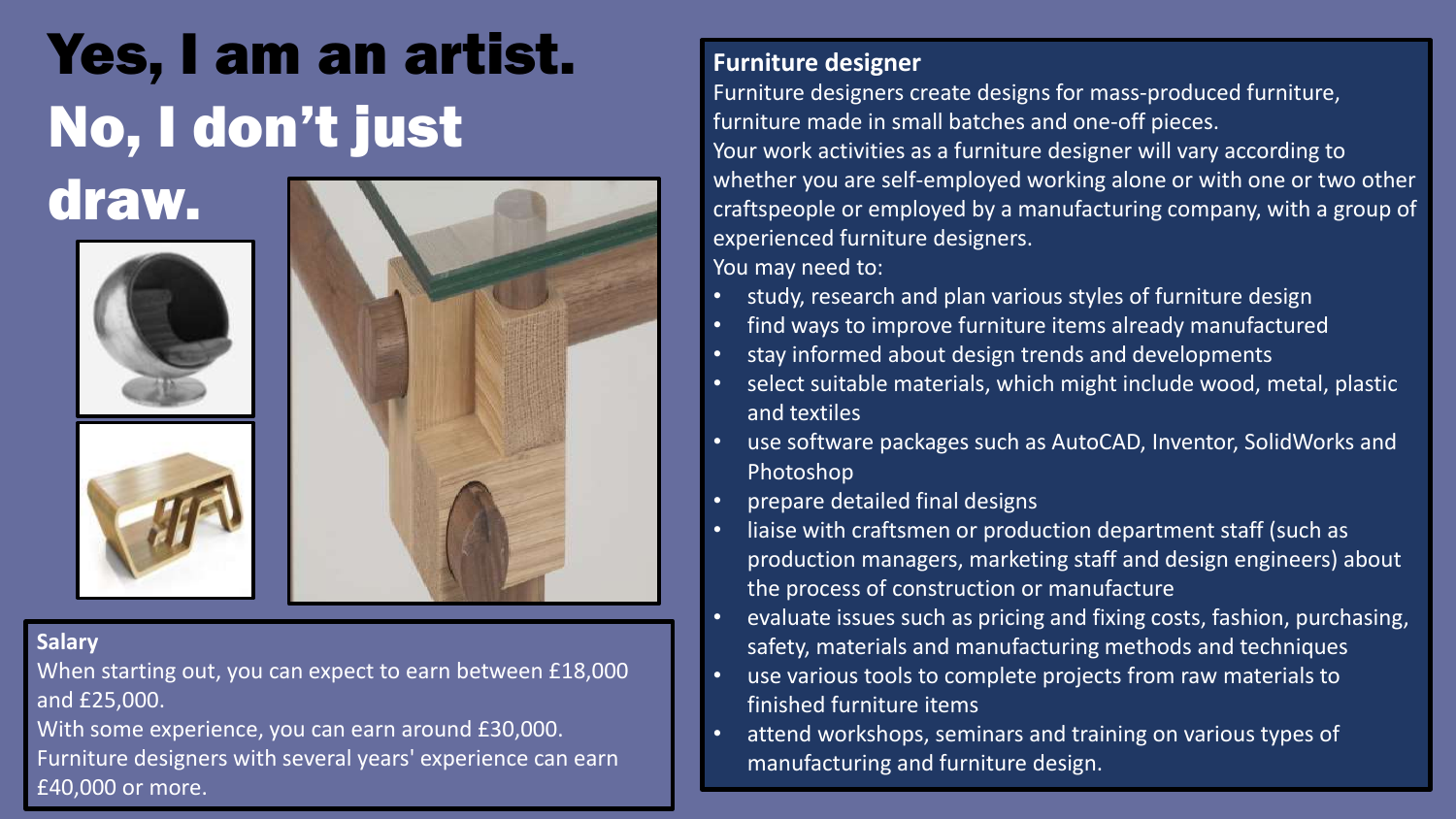### **COMMERCIAL ART GALLERY MANAGER**

Commercial art galleries are privately owned, for-profit galleries that select and represent artists and sell their work via the contemporary art market. They have a significant role in the infrastructure of the art world and can help determine which artists end up in major collections or being shown by large public museums and galleries.

A commercial gallery manager will work alongside the director of the gallery to determine the overall focus of the gallery and work towards ensuring that the gallery is both commercially and artistically successful. The responsibility of a gallery manager may include: sales and marketing; artist selection; liaising with artists, dealers and collectors; managing a team of staff; arranging the transportation and installation of artworks; curating exhibitions; liaising with and attending art fairs; managing an artist's estate; general administration; managing a budget.

**Salaries** at this level can be around £16,000 to £19,000. **Gallery managers** can earn in the region of £25,000 to £40,000, whereas **salaries** for **gallery** directors can be in excess of £60,000. **Galleries** may pay commission/bonuses for sales of **art** work in addition to your **salary**, which can increase your earnings.

# Yes, I am an artist. No, I'm not going to end up poor and jobless



**What skills do I need to become a gallery manager?**

- Strong organisational skills
- Financial acumen and the ability to manage a budget
- A flair for sales
- Strong communication and interpersonal skills
- A passion for art and a strong knowledge of contemporary art practices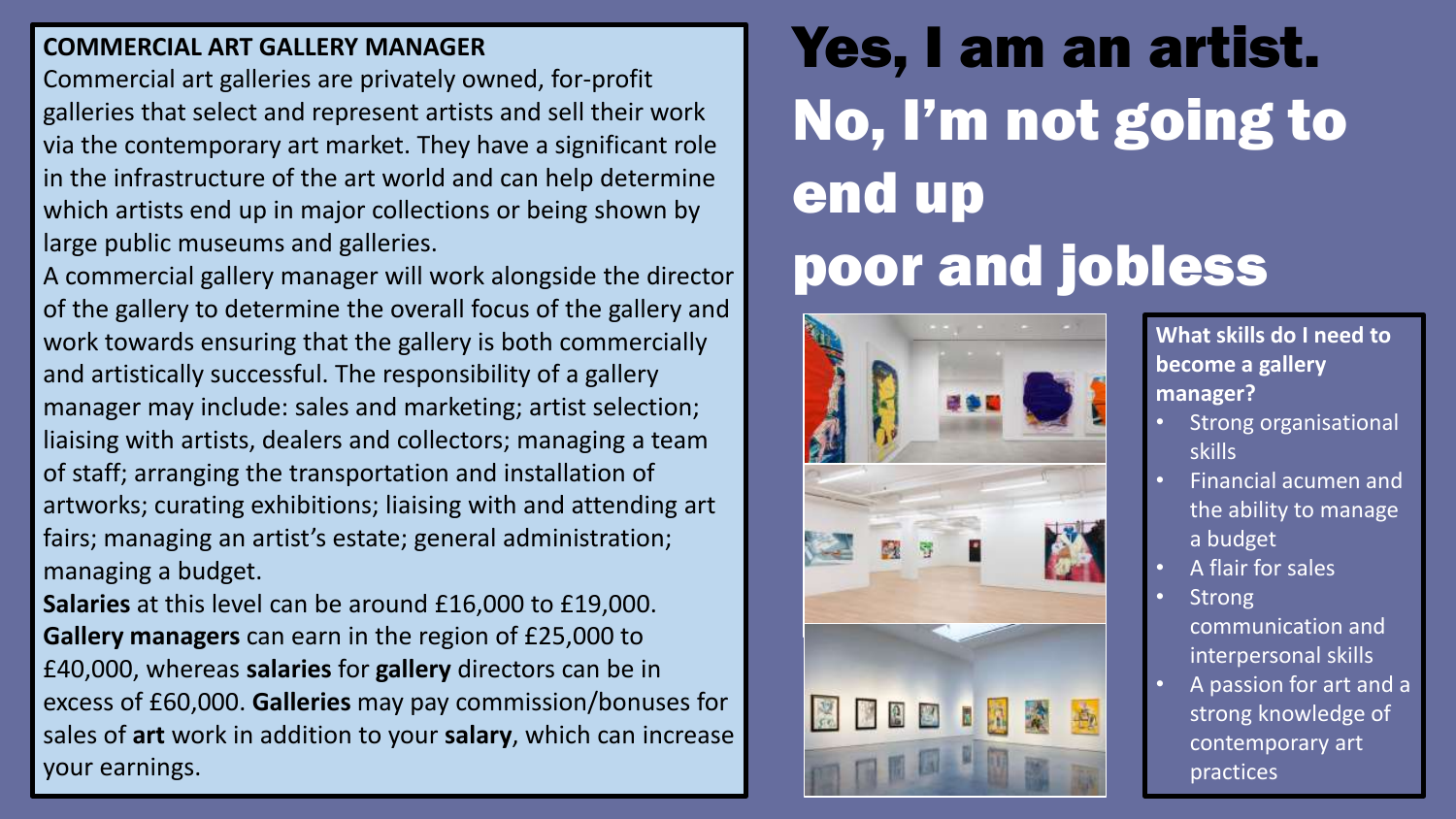

#### **Salary**

Starting salaries for specialist photographic technicians, working in labs, in the UK tend to be in the range of £14,000 to £18,000 a year. With more experience, salaries can rise to £30,000 a year and above.

### **Photographic technician**

Photographic technicians help photographers and produce images from digital files.

In large companies **photographic technicians** usually specialise in film processing (developing and printing the film), digital scanning and manipulation of images, or print finishing (laminating and mounting the prints for display).

### **The Work**

You could be:

mixing chemicals to develop photos and loading films into processing machines and setting controls checking negatives and correcting marks before printing making adjustments to digital images using specialist software using a machine to print photos in large numbers or printing individual photos by hand saving processed images digitally onto CD, DVD or memory (USB) stick for customers or clients regularly checking the accuracy of digital and printing equipment using precision cutting and laminating equipment and mounting prints

preparing and packaging images for exhibitions and displays if working for a retail company, carrying out general customer service tasks.

As most photo images are now digital, there are fewer jobs in film processing.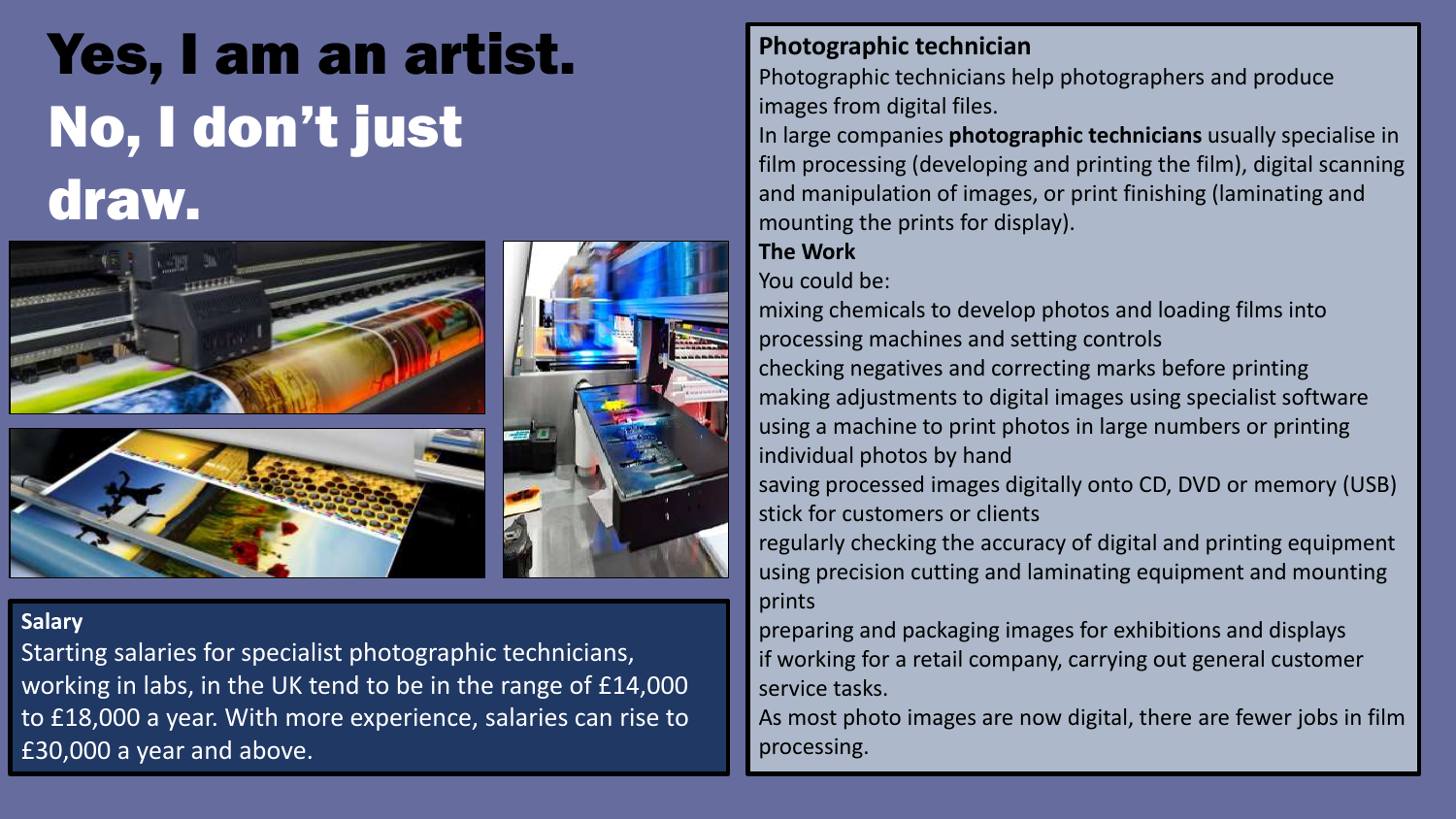**Illustrators** are commissioned to create still drawings and images to communicate a story, message or idea, which are then used in advertisements, books, magazines, packaging, greeting cards and newspapers As an illustrator, you'll work to commercial briefs to inform, persuade or entertain a client's intended audience, adjusting the mood and style of images accordingly.

You'll typically specialise in a particular design medium, such as drawing, photography or digital illustration. Types of illustrator

Work is predominantly freelance and most illustrators are self-employed. Areas of work include:

**advertising** - posters, storyboards, press

**publishing** - books

**corporate work** - brochures, catalogues

**editorial** - magazines, newspapers and comics **fashion** - forecasting

**merchandising** - greetings cards, calendars, t-shirts and ceramics

**multimedia** - TV, film, computer games, websites, apps and animation.

### Yes, I am an artist. No, I'm not going to end up poor and jobless

#### **Salary**

Starting salaries for illustrators are in the region of £18,000 to £20,000. In London, starting salaries are higher - around £23,000.

As an experienced illustrator with several years' experience, you may earn £20,000 to £30,000 a year.

Well-established illustrators may earn up to £40,000 or more.

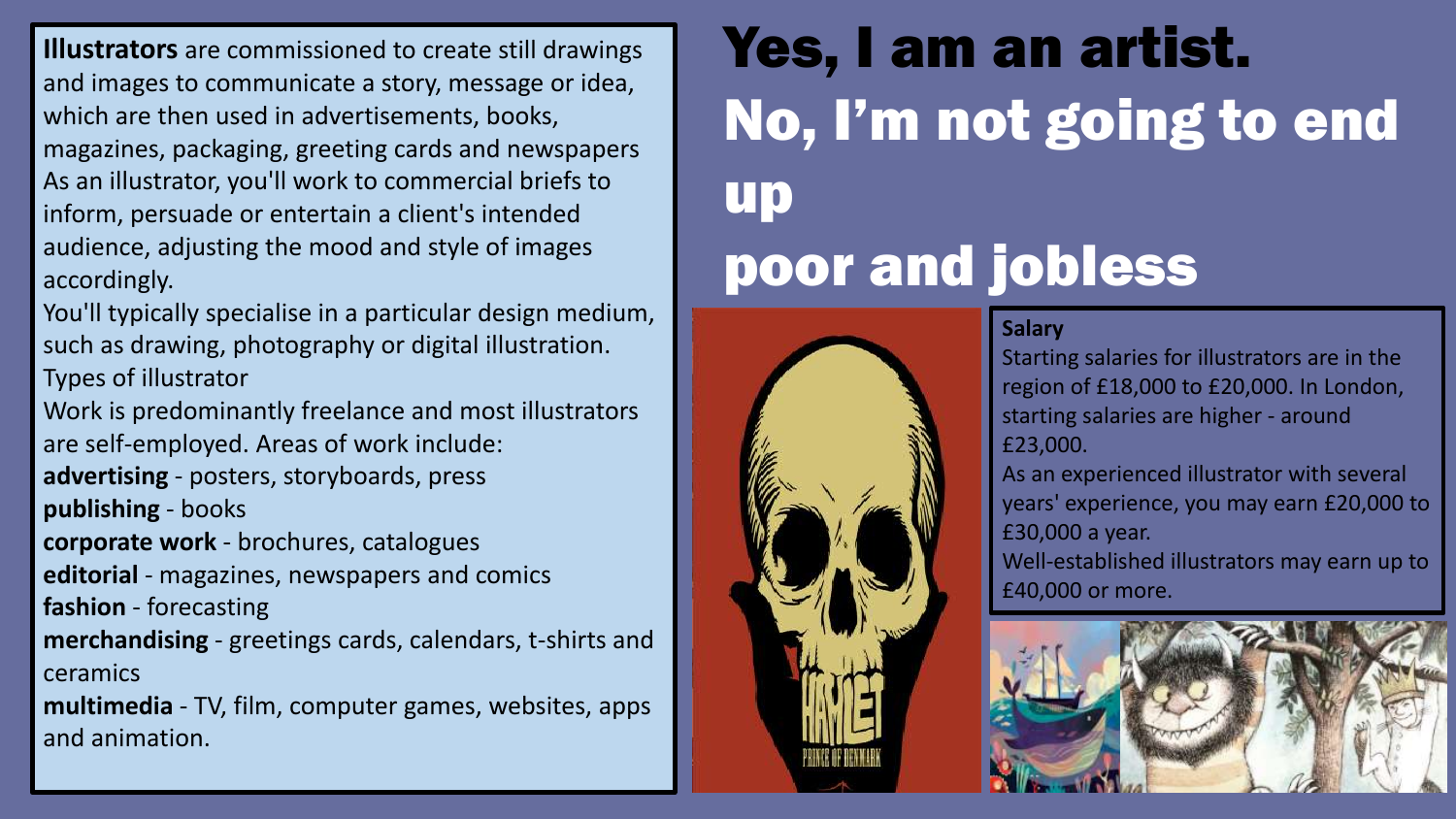### **Art therapist**

Alternative titles for this job include Art psychotherapist Art therapists help people express difficult thoughts and feelings through creative activities.

**Art therapists** use visual art media to help people who struggle to express their feelings verbally confront difficult emotional issues. Those who are referred to an art therapist don't need to have experience of, or be any good at, art.

Art therapists play an active part in the sessions, guiding patients through the creative process and encouraging them to engage with their feelings and explore the thought processes behind them.

#### **Typical activities in the role include:**

- meeting patients or clients and arranging activities and sessions
- planning and facilitating activities, and maintaining the workshop and equipment
- organising and carrying out one-on-one and group workshops
- in group workshops, encouraging members of the group to relate to each other through their art
- attending seminars, workshops and conferences to discuss treatment methods and share ideas and experience
- encouraging patients or clients to explore their art and think about it means to them.

# Yes, I am an artist. No, I don't just draw.



#### **Salary**

As a newly qualified art therapist, your starting salary is likely to be £31,365, rising up the pay scale to £37,890. Experienced NHS art therapists can earn between £38,890 and £44,503. NHS senior and principal art therapists earn salaries of £45,753 to £51,668.